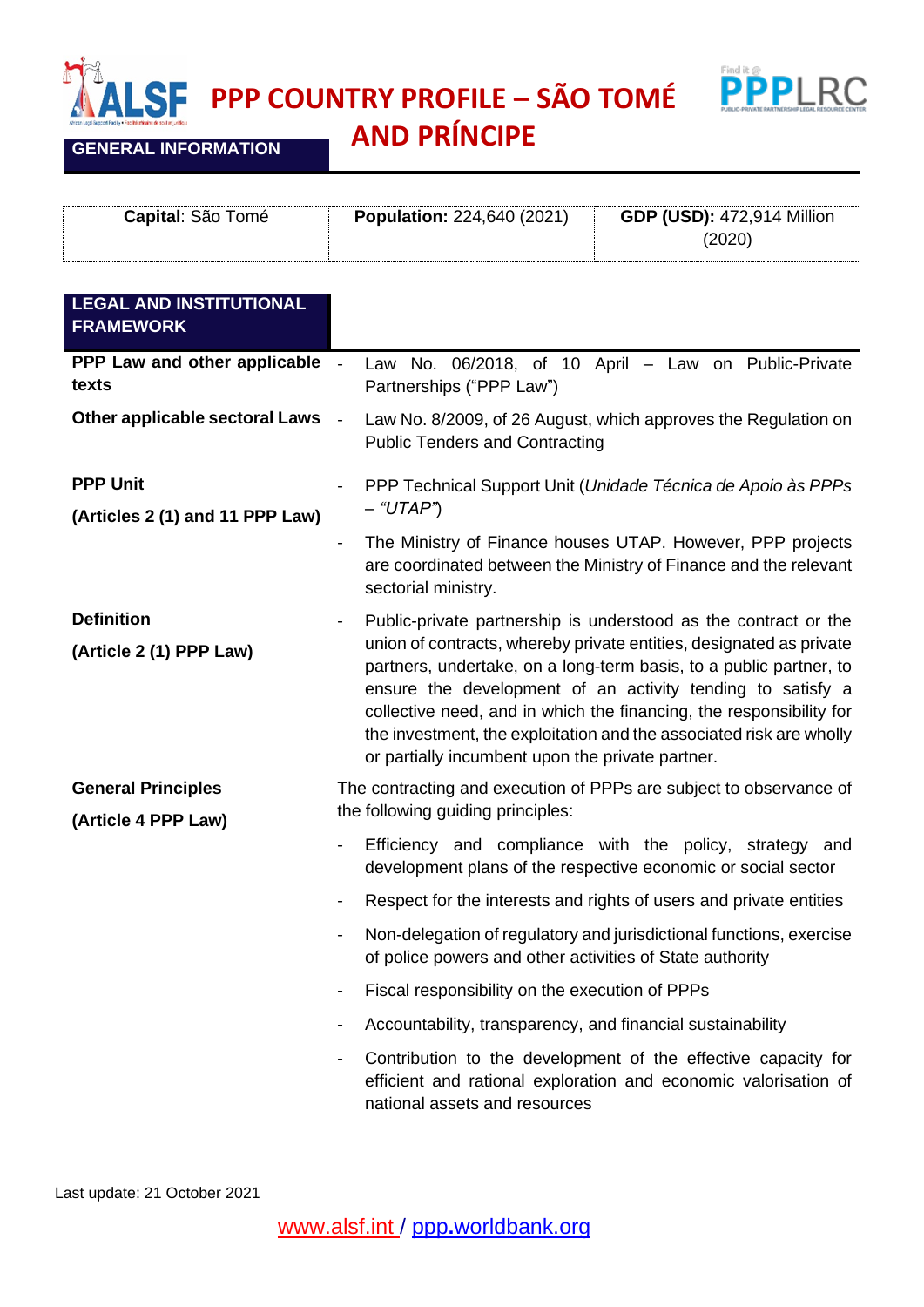|                                                                                                 | Find it @<br><b>PPP COUNTRY PROFILE - SÃO TOMÉ</b><br><b>AND PRÍNCIPE</b>                                                                                                                                                                                                                                                                            |
|-------------------------------------------------------------------------------------------------|------------------------------------------------------------------------------------------------------------------------------------------------------------------------------------------------------------------------------------------------------------------------------------------------------------------------------------------------------|
|                                                                                                 | Equity in the sharing of benefits                                                                                                                                                                                                                                                                                                                    |
|                                                                                                 | Commitment to risk prevention and mitigation, and risk sharing                                                                                                                                                                                                                                                                                       |
|                                                                                                 | Creation and maintenance of jobs, the professionalization and<br>$\blacksquare$<br>transfer of know-how to national employees and managers                                                                                                                                                                                                           |
|                                                                                                 | Contribution to the development of the national capital market<br>$\overline{\phantom{a}}$<br>and the promotion of greater economic inclusion of nationals in<br>each venture                                                                                                                                                                        |
|                                                                                                 | Establishment of business partners between projects and local<br>$\blacksquare$<br>small medium enterprises ("SMEs"), as well as the transfer of<br>technology and know-how                                                                                                                                                                          |
|                                                                                                 | Pursuit of programmes, projects or actions related to<br>responsibility, sustainability and social development in local<br>communities                                                                                                                                                                                                               |
|                                                                                                 | Adaptation to the existing legal frameworks, and to the<br>procedures and measures for monitoring legality and conformity<br>by the Court of Auditors                                                                                                                                                                                                |
| <b>Tendering</b><br>Contracting<br>and<br>procedures/Choice<br>of<br>the<br>private partnership | $\sim$<br>The identification and selection of a private partner for a PPP<br>project is carried out through competitive bidding, except in<br>exceptional circumstances provided by law                                                                                                                                                              |
| (Article 16 PPP Law)                                                                            | The tender can follow one of the following modalities: (i) public<br>tender; (ii) tender with pre-qualification; (iii) direct award (in<br>exceptional circumstances duly justified by the Government)                                                                                                                                               |
| <b>Project Evaluation</b><br>(Articles 7 and 17 PPP Law)                                        | Before any PPP is launched, it is compulsory to obtain the<br>required authorisations and administrative licenses, such as,<br>among others, those relating to the environment and urban<br>planning, on which the development of the project depends; a<br>technical-economic-financial study; and environmental licensing,<br>when required by law |
|                                                                                                 | UTAP carries out the evaluation of the bids. UTAP may appoint<br>$\overline{\phantom{a}}$<br>an evaluation committee to assist the process.                                                                                                                                                                                                          |
| Negotiation and Signature of -<br><b>PPP Contracts</b>                                          | According to the PPP Law, in PPP bidding procedures a bid<br>negotiation phase is always possible. To this end, it is necessary                                                                                                                                                                                                                      |
| (Articles 16 (6), 19 and 36 PPP<br>Law)                                                         | to regulate in the bidding documents prior to the submission of<br>the revised binding bids.                                                                                                                                                                                                                                                         |
|                                                                                                 | UTAP represents the public partner in the negotiation sessions<br>$\blacksquare$<br>with the private partner (Art. 35). The Negotiation Report is<br>approved by the members of the Government responsible for<br>finance and the project sector (Art. 36)                                                                                           |

Last update: 21 October 2021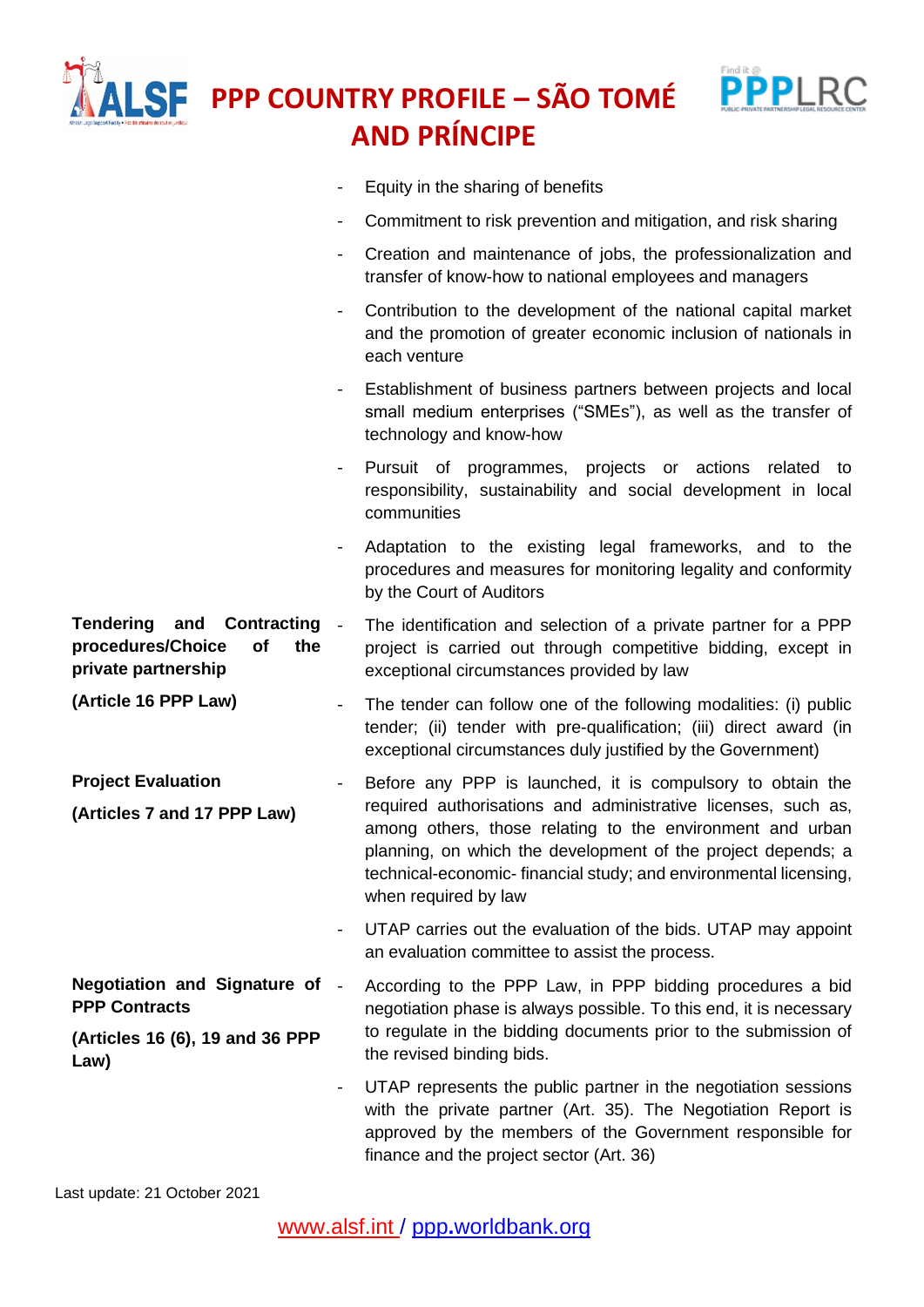